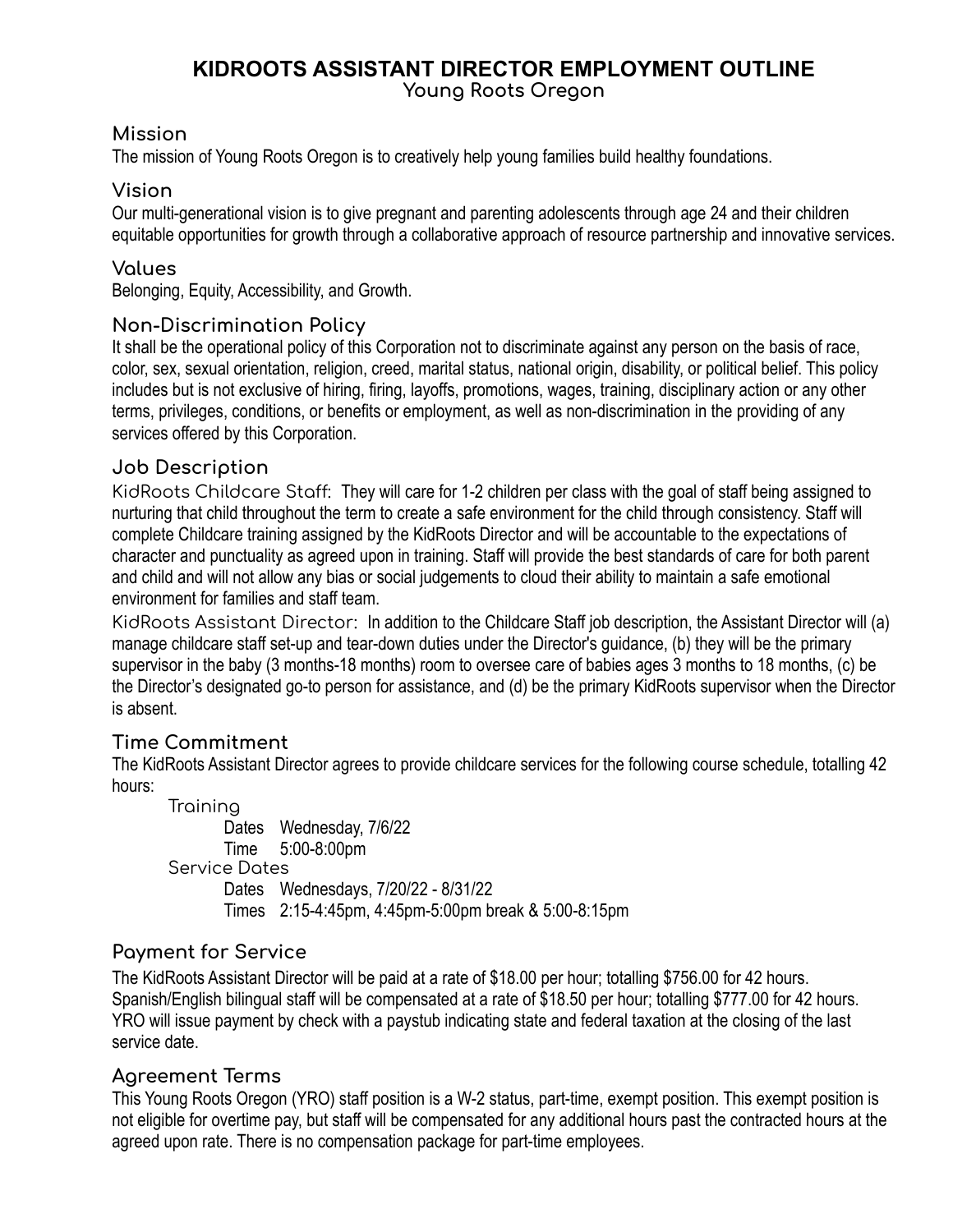# **Ending Employment**

#### Resignation

YRO Staff are required to give a director a written notice at least two weeks prior to their resignation. Staff will be expected to work all scheduled days in those final two weeks.

#### **Termination**

YRO supervising director will take appropriate measures to reconcile with an employee not compliant with our policies and procedures. Afterwich, the supervising director may choose to terminate employment. Termination can be with or without notice, at the discretion of the supervising director.

### Staff Disciplinary Procedure

The goal of the directors is to create a supportive environment for staff. When negative incidents occur, the focus is to correct the behavior and foster a positive working environment where we help, support and grow together.

Following any negative incident, staff may receive a verbal intervention from the director. Verbal interventions are documented and kept in the staff member's file. Staff will be given two opportunities to remedy their negative behavior. Upon the third occurrence, the staff member will be considered negligent of their staff position and will be immediately terminated.

## **Health and Safety Standard**

COVID-19 Pandemic Standards will follow the Oregon Health Authority (OHA) *Child Care Provider COVID-19 Requirements and Recommendations*.

YRO must follow Oregon's School-based Programs Vaccine Rule, which states that all staff and volunteers must provide the program proof of vaccination showing full vaccination or documentation of a medical or religious exception.

All School-based Programs must have documentation that all staff and volunteers are in compliance with the vaccination requirement or an applicable exception. If staff have not given verification of vaccination/exception by or on their day of training, YRO will assume termination of employment due to staff not complying with YRO policies and procedures and the Employment Agreement will be void.

### **Sick Policy**

KidRoots Childcare Staff will contact the director immediately if they have been exposed to or are experiencing any symptoms of COVID-19. Staff will contact the director immediately if they have a temperature of 100 degrees F or higher. If the staff is unable to provide childcare services for any reason, they will not be paid for dates absent.

## **Confidentiality**

Respecting the privacy of our clients, donors, members, staff, volunteers and of Young Roots Oregon (YRO) itself is a basic value of YRO. Personal and financial information is confidential and should not be disclosed or discussed with anyone without permission or authorization from the YRO Executive Director. Care shall also be taken to ensure that unauthorized individuals do not overhear any discussion of confidential information and that documents containing confidential information are not left in the open or inadvertently shared. Employees, volunteers and board members of YRO may be exposed to information which is confidential and/or privileged and proprietary in nature. It is the policy of YRO that such information must be kept confidential both during and after employment or volunteer service. Staff and volunteers, including board members, are expected to return materials containing privileged or confidential information at the time of separation from employment or expiration of service. Unauthorized disclosure of confidential or privileged information is a serious violation of this policy and will subject the person(s) who made the unauthorized disclosure to appropriate discipline, including removal/dismissal.

## **Qualifications**

Applicants must be literate in English and be at least 18 years old. Bilingual in Spanish and English preferred. Applicants must have experience in supervising in a professional setting with successful team management skills. Applicants must have experience working in an early childhood setting with references to support their experience. Childcare and/or professional references required.